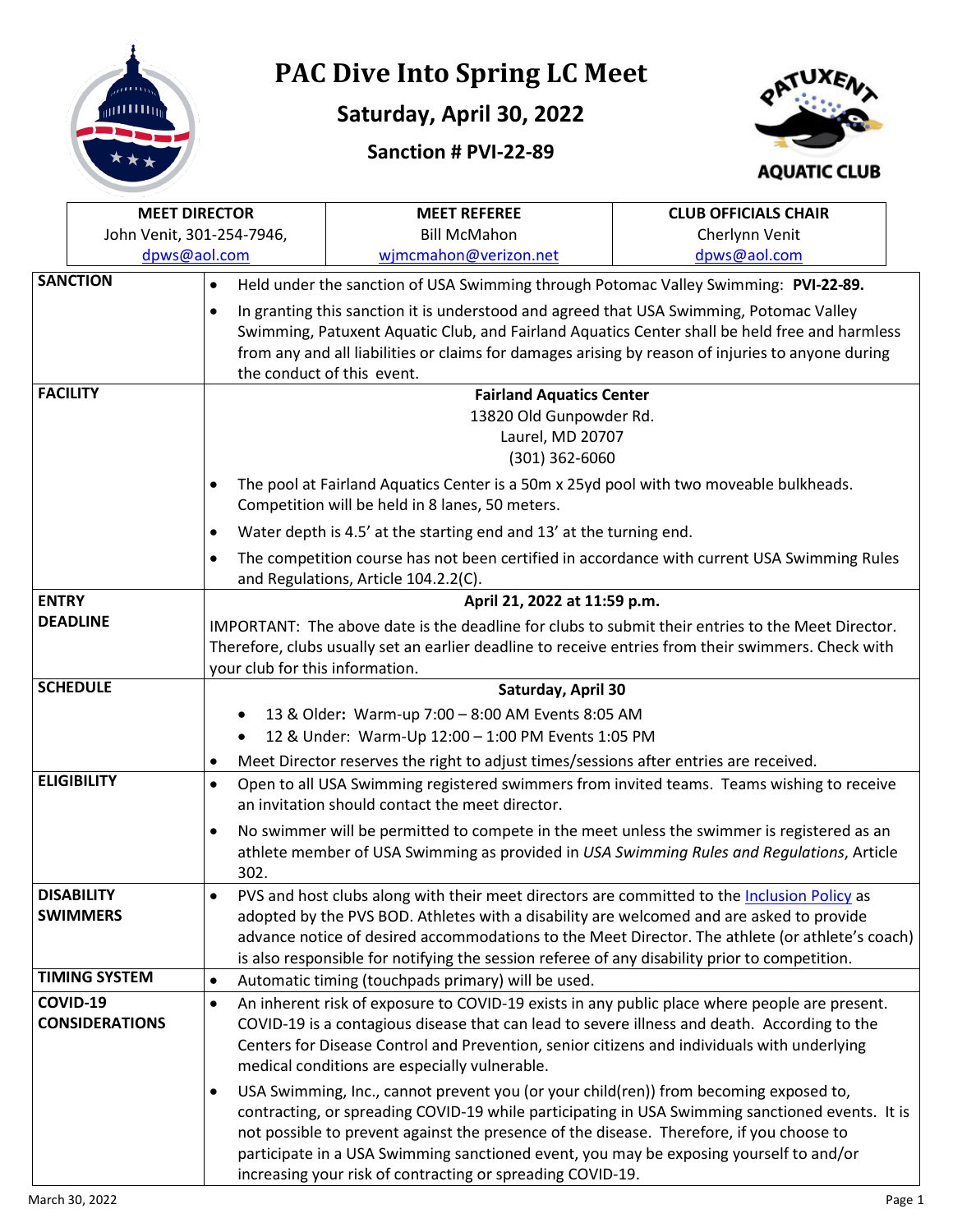|                  | BY ATTENDING OR PARTICIPATING IN THIS COMPETITION, YOU VOLUNTARILY ASSUME ALL RISKS<br>$\bullet$<br>ASSOCIATED WITH EXPOSURE TO COVID-19 AND FOREVER RELEASE AND HOLD HARMLESS USA<br>SWIMMING, POTOMAC VALLEY SWIMMING, THE PATUXENT AQUATICS CLUB, AND THE<br>FAIRLAND AQUATICS CENTER AND EACH OF THEIR OFFICERS, DIRECTORS, AGENTS, EMPLOYEES<br>OR OTHER REPRESENTATIVES FROM ANY LIABILITY OR CLAIMS INCLUDING FOR PERSONAL<br>INJURIES, DEATH, DISEASE OR PROPERTY LOSSES, OR ANY OTHER LOSS, INCLUDING BUT NOT<br>LIMITED TO CLAIMS OF NEGLIGENCE AND GIVE UP ANY CLAIMS YOU MAY HAVE TO SEEK<br>DAMAGES, WHETHER KNOWN OR UNKNOWN, FORESEEN OR UNFORESEEN, IN CONNECTION<br>WITH EXPOSURE, INFECTION, AND/OR SPREAD OF COVID-19 RELATED TO PARTICIPATION IN THIS<br>COMPETITION. |
|------------------|-------------------------------------------------------------------------------------------------------------------------------------------------------------------------------------------------------------------------------------------------------------------------------------------------------------------------------------------------------------------------------------------------------------------------------------------------------------------------------------------------------------------------------------------------------------------------------------------------------------------------------------------------------------------------------------------------------------------------------------------------------------------------------------------|
|                  | We have taken enhanced health and safety measures for all attending this meet; however, we<br>$\bullet$<br>cannot guarantee that you will not become infected with COVID-19. All attending this meet<br>must follow all posted instructions while in attendance. An inherent risk of exposure to COVID-19<br>exists in any public place where people are present. By attending this meet, you acknowledge<br>the contagious nature of COVID-19 and voluntarily assume all risks related to exposure to COVID-<br>19.                                                                                                                                                                                                                                                                      |
|                  | By choosing to attend this meet you agree to comply with all health and safety mandates and<br>$\bullet$<br>guidelines of USA Swimming, Potomac Valley Swimming, the State of Maryland, and Prince<br>George's County.                                                                                                                                                                                                                                                                                                                                                                                                                                                                                                                                                                    |
| COVID-19         | Locker room use should be minimized.<br>$\bullet$                                                                                                                                                                                                                                                                                                                                                                                                                                                                                                                                                                                                                                                                                                                                         |
| <b>PROTOCOLS</b> | No one with symptoms of COVID-19 is permitted in the facility.<br>$\bullet$                                                                                                                                                                                                                                                                                                                                                                                                                                                                                                                                                                                                                                                                                                               |
|                  | Athletes should arrive and depart in their suits if possible.<br>$\bullet$                                                                                                                                                                                                                                                                                                                                                                                                                                                                                                                                                                                                                                                                                                                |
|                  | All attendees (athletes, coaches, officials, and volunteers) are encouraged to wear a mask, with<br>$\bullet$<br>the exception of athletes when warming up, cooling down or competing.<br>Athletes will be seated throughout the facility with a coach.<br>$\bullet$                                                                                                                                                                                                                                                                                                                                                                                                                                                                                                                      |
|                  | All attendees should maintain a minimum of six (6) feet distance from all other participants<br>$\bullet$<br>whenever possible.                                                                                                                                                                                                                                                                                                                                                                                                                                                                                                                                                                                                                                                           |
|                  | The meet will be limited to no more than 240 swimmers.<br>$\bullet$                                                                                                                                                                                                                                                                                                                                                                                                                                                                                                                                                                                                                                                                                                                       |
|                  | Only swimmers, coaches, meet volunteers, and officials will be permitted on the pool deck.<br>$\bullet$                                                                                                                                                                                                                                                                                                                                                                                                                                                                                                                                                                                                                                                                                   |
|                  | Swimmers must follow all directions as posted and adhere to all marshal directions.                                                                                                                                                                                                                                                                                                                                                                                                                                                                                                                                                                                                                                                                                                       |
|                  | Any swimmer not following the meet protocols will be subject to immediate removal from the<br>meet.                                                                                                                                                                                                                                                                                                                                                                                                                                                                                                                                                                                                                                                                                       |
|                  | We request that all attendees notify the meet director as soon as possible if they have tested<br>$\bullet$<br>positive for COVID-19, shown symptoms or have been in contact with anyone exposed to COVID-<br>19 after attending the meet.                                                                                                                                                                                                                                                                                                                                                                                                                                                                                                                                                |
|                  | No spectators will be permitted (facility rule). Competition will be live-streamed via the Patuxent<br>$\bullet$<br>Aquatics Club Facebook page. (https://www.facebook.com/PatuxentAquaticsClub)                                                                                                                                                                                                                                                                                                                                                                                                                                                                                                                                                                                          |
| <b>RULES</b>     | Current USA Swimming rules shall govern this meet.<br>$\bullet$                                                                                                                                                                                                                                                                                                                                                                                                                                                                                                                                                                                                                                                                                                                           |
|                  | All applicable adults participating in or associated with this meet acknowledge that they are<br>$\bullet$<br>subject to the provisions of the USA Swimming Minor Athlete Abuse Prevention Policy<br>("MAAPP"), and that they understand that compliance with the MAAPP policy is a condition of<br>participation in the conduct of this competition.                                                                                                                                                                                                                                                                                                                                                                                                                                     |
|                  | No on-deck USA Swimming registration is permitted.<br>$\bullet$                                                                                                                                                                                                                                                                                                                                                                                                                                                                                                                                                                                                                                                                                                                           |
|                  | In compliance with USA Swimming Rules and Regulations, the use of audio or visual recording<br>$\bullet$<br>devices, including a cell phone is not permitted in the changing areas, rest rooms, or locker<br>rooms. Per PVS policy, the use of equipment capable of taking pictures (e.g., cell phones,<br>cameras, etc.) is banned from behind the starting blocks during the entire meet, including warm<br>up, competition and cool down periods.                                                                                                                                                                                                                                                                                                                                      |
|                  | Deck changes are prohibited.                                                                                                                                                                                                                                                                                                                                                                                                                                                                                                                                                                                                                                                                                                                                                              |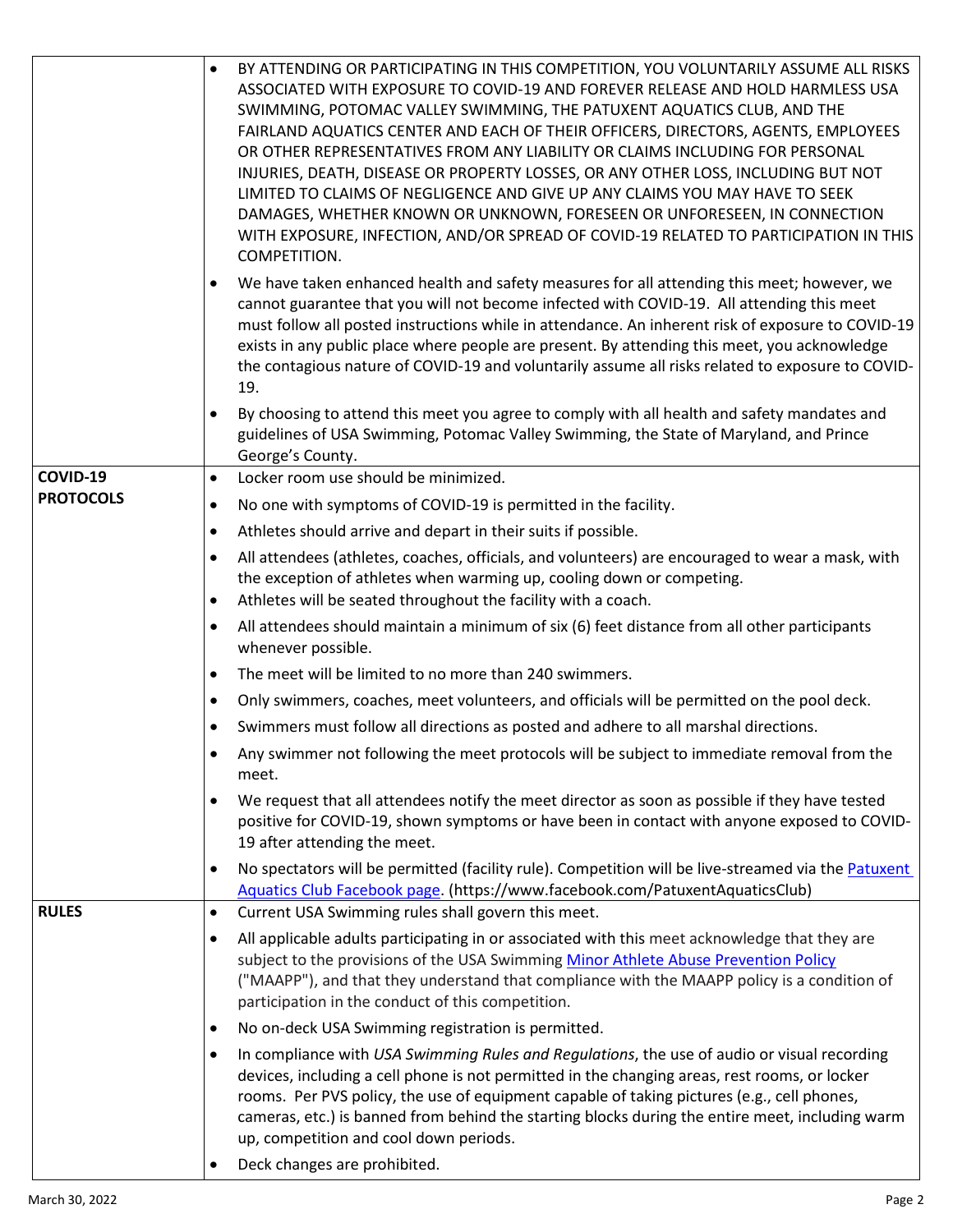|                                      | Any swimmer entered in the meet must be certified by a USA Swimming member coach as being<br>$\bullet$<br>proficient in performing a racing start or must start each race from within the water. When<br>unaccompanied by a member-coach, it is the responsibility of the swimmer or the swimmer's<br>legal guardian to ensure compliance with this requirement.                                                                                               |
|--------------------------------------|----------------------------------------------------------------------------------------------------------------------------------------------------------------------------------------------------------------------------------------------------------------------------------------------------------------------------------------------------------------------------------------------------------------------------------------------------------------|
|                                      | Operation of a drone or any other flying devices is prohibited over the venue (pools,<br>$\bullet$<br>athlete/coach areas, spectator areas and open ceiling locker rooms) any time athletes, coaches,<br>officials and/or spectators are present.                                                                                                                                                                                                              |
|                                      | Dive-over starts will be used.<br>$\bullet$                                                                                                                                                                                                                                                                                                                                                                                                                    |
|                                      | The Meet Director and the PVS Technical Committee reserve the right to limit events, heats,<br>$\bullet$<br>swimmers or adjust the format to conform with the 4-hour provision for sessions that include 12<br>& U events per Rule 205.3.1F.                                                                                                                                                                                                                   |
| <b>EVENT RULES</b>                   | Swimmers shall compete at the age attained on the first day of the meet.<br>$\bullet$                                                                                                                                                                                                                                                                                                                                                                          |
|                                      | A swimmer may enter and compete in a maximum of 4 individual events.<br>$\bullet$                                                                                                                                                                                                                                                                                                                                                                              |
|                                      | Entries MUST be submitted as LCM times. Time conversions are permitted. Entries with a no<br>$\bullet$<br>time (NT) will be accepted. Coaches times are acceptable.                                                                                                                                                                                                                                                                                            |
|                                      | All events are timed finals.<br>$\bullet$                                                                                                                                                                                                                                                                                                                                                                                                                      |
|                                      | Deck entries must be submitted with payment (\$15.00 per event) no later than 30 minutes prior<br>$\bullet$<br>to the first event. No new heats will be created.                                                                                                                                                                                                                                                                                               |
| <b>POSITIVE CHECK IN</b>             | $\bullet$<br>All events will be pre-seeded.                                                                                                                                                                                                                                                                                                                                                                                                                    |
| <b>WARM-UP</b>                       | The prescribed PVS warm-up procedures and safety policies will be followed. The Meet Director<br>$\bullet$<br>may determine the structure of warm-up, including times/lane assignments.                                                                                                                                                                                                                                                                        |
|                                      | During the meet there will be an area available for warm-up/cool-down. Marshals will be<br>$\bullet$<br>assigned to monitor these areas. If at any time conditions become unsafe, the area will be<br>closed for the remainder of the session.                                                                                                                                                                                                                 |
| <b>SUPERVISION</b>                   | Coaches are responsible for the conduct of their swimmers and cleaning up for their team areas.<br>$\bullet$                                                                                                                                                                                                                                                                                                                                                   |
|                                      | Each team MUST assign a certified Coach to remain in the assigned Team Area at ALL times.<br>$\bullet$                                                                                                                                                                                                                                                                                                                                                         |
|                                      | No spectators will be permitted in the facility.<br>$\bullet$                                                                                                                                                                                                                                                                                                                                                                                                  |
| <b>SEEDING</b>                       | Standard seeding will be used.<br>$\bullet$                                                                                                                                                                                                                                                                                                                                                                                                                    |
| <b>SCORING</b>                       | N/A<br>$\bullet$                                                                                                                                                                                                                                                                                                                                                                                                                                               |
| <b>AWARDS</b>                        | 12 & under event results will be awarded as "10 & under" and "11-12".<br>$\bullet$                                                                                                                                                                                                                                                                                                                                                                             |
|                                      | 13 & over event results will be awarded as "13-14" and "15 & over".<br>$\bullet$                                                                                                                                                                                                                                                                                                                                                                               |
|                                      | Open event results will be awarded as 10 & under, 11-12, 13-14 and 15 & over.<br>$\bullet$                                                                                                                                                                                                                                                                                                                                                                     |
|                                      | For each age group, there will be 3 levels of awards given out based on achieved time standard:<br>$\bullet$<br>$\checkmark$ Swimmers achieving USA "A" times or faster will receive ribbons for 1st - 8th place.<br>Swimmers achieving times equal or faster than USA "B" times but slower than USA "A"<br>times will receive ribbons for 1st - 8th place.<br>Swimmers achieving times slower than USA "B" times will receive ribbons for 1st - 8th<br>place. |
| <b>PROGRAMS</b>                      | Meet programs will be emailed to teams and available on Meet Mobile.<br>$\bullet$                                                                                                                                                                                                                                                                                                                                                                              |
| <b>CREDENTIALS</b>                   | Parents not working the meet as a deck official, volunteer timer or other position are not<br>$\bullet$<br>permitted in the facility. Only athletes, USA Swimming certified coaches, and deck officials will be<br>permitted in the facility. Coaches and Officials should have proof of active USA Swimming<br>membership with them at all times.                                                                                                             |
| <b>SPECTATOR ENTRY</b><br><b>FEE</b> | No spectators will be permitted in the facility.<br>$\bullet$                                                                                                                                                                                                                                                                                                                                                                                                  |
| <b>OFFICIALS</b>                     | Each participating club is requested to provide at least one table worker or official (Referee<br>$\bullet$<br>Starter, Chief Judge or Stroke & Turn Judge) per session if entering 25 or more splashes.                                                                                                                                                                                                                                                       |
|                                      | Officials interested in volunteering should sign-up at https://formsmarts.com/form/2800.<br>$\bullet$                                                                                                                                                                                                                                                                                                                                                          |
|                                      | Officials volunteering for this meet should sign in at the recording table prior to the start of<br>$\bullet$<br>warm-ups. Certified officials who have not previously volunteered should contact the referee                                                                                                                                                                                                                                                  |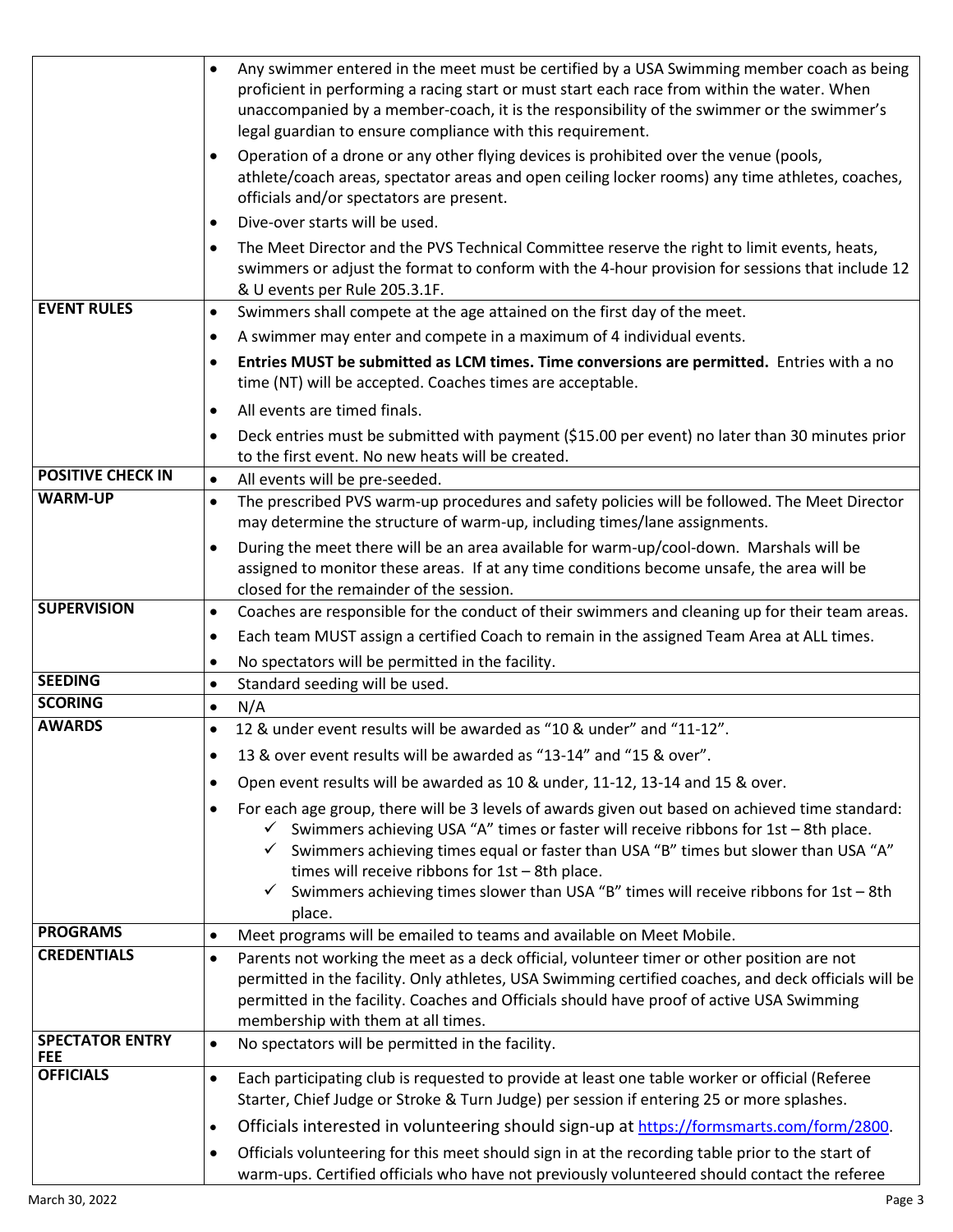|                         | upon arrival to make their services available.                                                                                                                                                                                                                                                        |  |
|-------------------------|-------------------------------------------------------------------------------------------------------------------------------------------------------------------------------------------------------------------------------------------------------------------------------------------------------|--|
|                         | A comprehensive officials' briefing will precede each session during warm-ups.<br>$\bullet$                                                                                                                                                                                                           |  |
| <b>TIMERS</b>           | Participating clubs are requested to provide timers in proportion to their entries. One timer is<br>$\bullet$<br>requested for each 25 entries.                                                                                                                                                       |  |
|                         | Two timers per lane. There will be two Head Timers.<br>$\bullet$                                                                                                                                                                                                                                      |  |
|                         | An online Timer's Signup will be emailed to participating clubs.<br>$\bullet$                                                                                                                                                                                                                         |  |
| <b>ENTRY PROCEDURES</b> | Entries should be submitted by email to the Meet Director at dpws@aol.com.<br>$\bullet$                                                                                                                                                                                                               |  |
|                         | Include in the subject of the email, "2022 Dive Into Spring LC Meet - ****" with the club's initials<br>$\bullet$<br>in place of the asterisks. If your club submits multiple entry files include training site in the<br>subject of the email.                                                       |  |
|                         | Include in entry email: entry file, report of entries by name, report of entries by event.                                                                                                                                                                                                            |  |
|                         | In the body of your email provide entry numbers (girls, boys, totals), contact information (email,<br>phone, officials contact).                                                                                                                                                                      |  |
|                         | Entries directly from individual team members will not be accepted.                                                                                                                                                                                                                                   |  |
|                         | Entries by postal service, phone or fax will not be accepted.                                                                                                                                                                                                                                         |  |
|                         | The Meet Director will acknowledge receipt by return email within 24 hours. If<br>acknowledgement is not received in a timely manner, please contact the Meet Director.                                                                                                                               |  |
|                         | Any club that enters an unregistered or improperly registered athlete, falsifies an entry in any<br>$\bullet$<br>way, or permits an unregistered coach to represent them will be fined the sum of \$100 by PVS<br>and no further entries will be accepted from that club until the said fine is paid. |  |
| <b>ENTRY FEES</b>       |                                                                                                                                                                                                                                                                                                       |  |
|                         | Per Swimmer Surcharge: \$10.00<br>Deck entries: \$15.00                                                                                                                                                                                                                                               |  |
|                         | Individual event fee: \$8.00                                                                                                                                                                                                                                                                          |  |
|                         | Make checks payable to PAC. Checks may be mailed to:<br><b>Patuxent Aquatics Club</b><br>414 Forest Bridge Ct.<br>Laurel, MD 20724                                                                                                                                                                    |  |
|                         | Payment for entries from unattached swimmers not affiliated with a team must be received prior<br>$\bullet$<br>to the meet. Payment may be made by cash or check.                                                                                                                                     |  |
|                         | Entry fees are due with meet entry. Unpaid fees will be reported to the PVS Administrative Office<br>at the conclusion of the meet.                                                                                                                                                                   |  |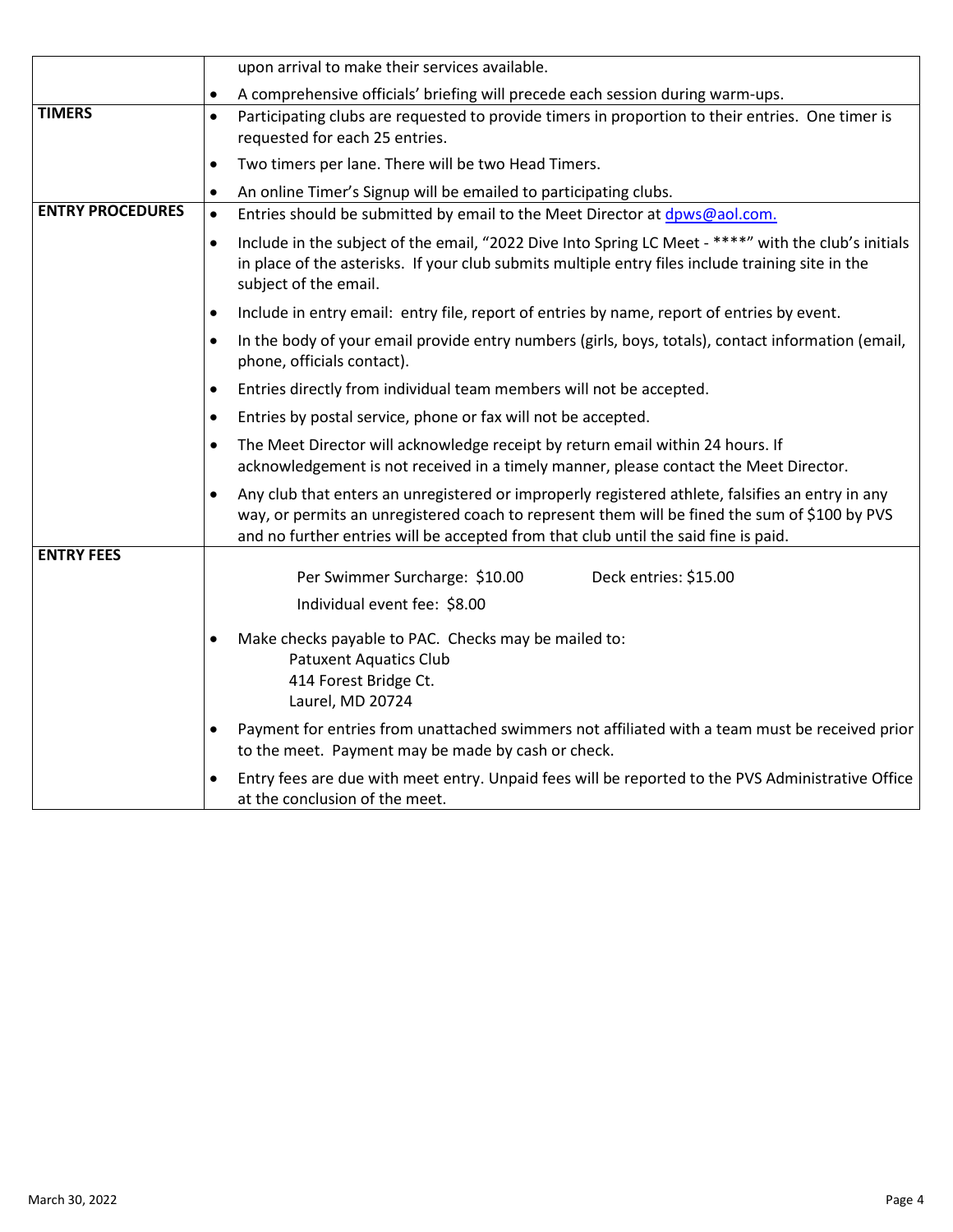## **Dive into Spring LC Meet 30 April 2022**

| Girls        | 13 & Over Events     | <b>Boys</b> |
|--------------|----------------------|-------------|
|              | Warm-ups 7-8 AM      |             |
|              | Events 8:05 AM       |             |
| $\mathbf{1}$ | 13 & Over 200 Free   | 2           |
| 3            | 13 & Over 100 Back   | 4           |
| 5            | 13 & Over 100 Breast | 6           |
| 7            | 13 & Over 100 Fly    | 8           |
| 9            | 13 & Over 100 Free   | 10          |
| 11           | 13 & Over 200 IM     | 12          |
| 13           | 13 & Over 50 Free    | 14          |